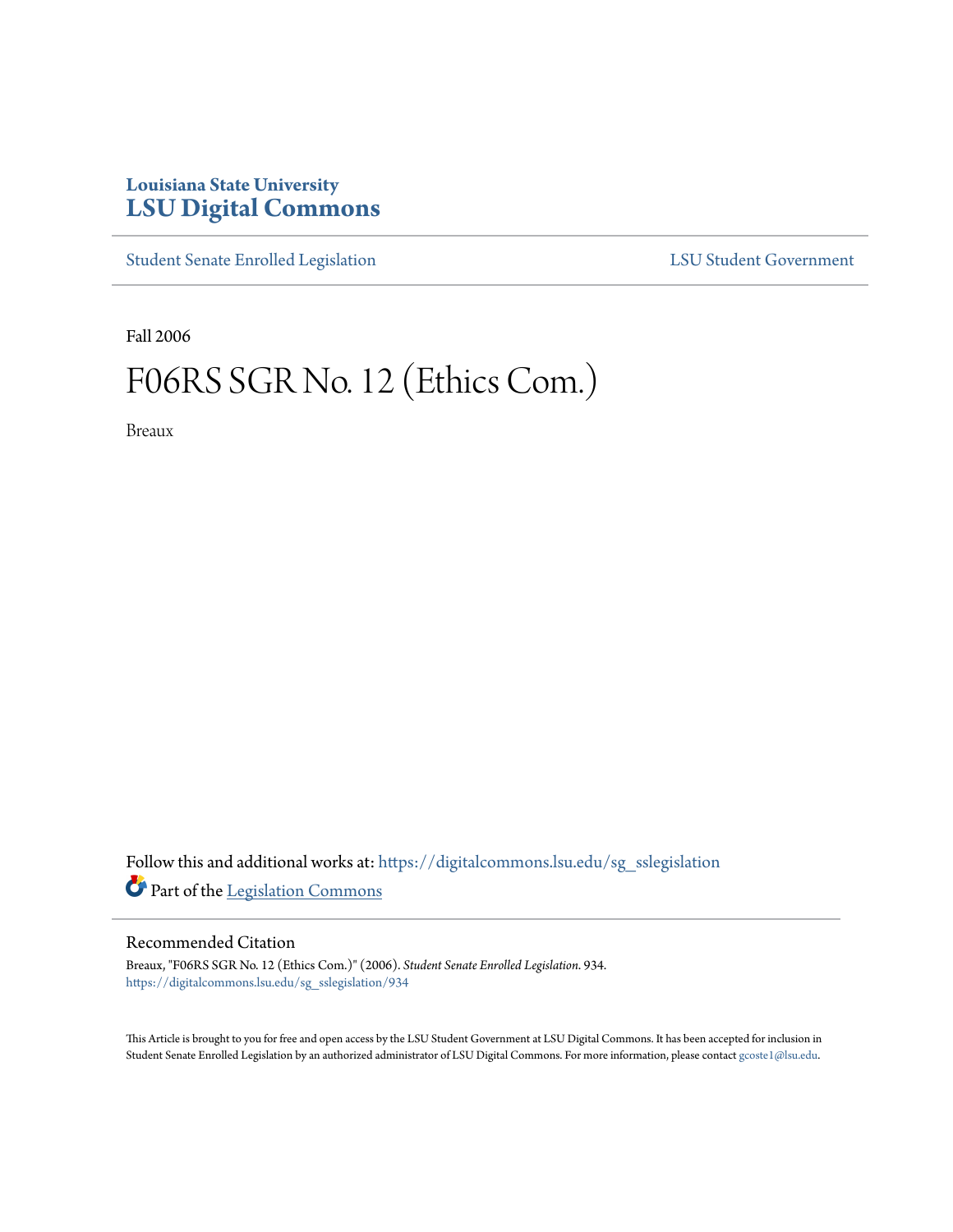| STUDENT GOVERNMENT                                  | <b>ENROLLED</b>                                                                                                                                                                                                                                                                                                                                            |
|-----------------------------------------------------|------------------------------------------------------------------------------------------------------------------------------------------------------------------------------------------------------------------------------------------------------------------------------------------------------------------------------------------------------------|
| LOUISIANA STATE UNIVERSITY<br><b>STUDENT SENATE</b> |                                                                                                                                                                                                                                                                                                                                                            |
| <b>FO6RS</b>                                        |                                                                                                                                                                                                                                                                                                                                                            |
| <b>SGR No. 12</b>                                   |                                                                                                                                                                                                                                                                                                                                                            |
| <b>SENATOR BREAUX</b><br>$\mathbf{B} \mathbf{Y}$ :  |                                                                                                                                                                                                                                                                                                                                                            |
|                                                     | <b>A RESOLUTION</b>                                                                                                                                                                                                                                                                                                                                        |
|                                                     | TO REQUEST THE CREATION OF THE TEMPORARY ETHICS REVISION COMMITTEE                                                                                                                                                                                                                                                                                         |
|                                                     |                                                                                                                                                                                                                                                                                                                                                            |
| <b>PARAGRAPH 1:</b>                                 | WHEREAS, THE LSU STUDENT GOVERNMENT IS THE GOVERNING<br>BODY OF THE LSU STUDENT BODY, AND                                                                                                                                                                                                                                                                  |
| <b>PARAGRAPH 2:</b>                                 | WHEREAS, STUDENT GOVERNMENT OFFICIALS SHOUD BE HELD<br>RESPONSIBLE FOR THEIR ACTIONS WHILE ACTING IN THEIR<br>OFFICIAL CAPACITY AS OFFICERS, AND                                                                                                                                                                                                           |
| <b>PARAGRAPH 3:</b>                                 | WHEREAS, IT IS IMPORTANT THAT STUDENT GOVERNMENT<br>OFFICIALS SHOULD BE HELD TO THE HIGHEST STANDARDS, AND                                                                                                                                                                                                                                                 |
| PARAGRAPH 4:                                        | WHEREAS, THE CODE OF ETHICS IS IN NEED OF REVISIONS AND<br>REVIEW, AND                                                                                                                                                                                                                                                                                     |
| <b>PARAGRAPH 5:</b>                                 | WHEREAS, THE COMMITTEE SHALL REVIEW AND OFFER REVISION<br>TO THE CODE OF ETHICS IN THE FORM OF LEGISLATION, AND                                                                                                                                                                                                                                            |
| PARAGRAPH 6:                                        | WHEREAS, THE SENATE HAS THE ABILITY TO CREATE SUCH<br>TEMPORARY COMMITEES, AND                                                                                                                                                                                                                                                                             |
| <b>PARAGRAPH 7:</b>                                 | THEREFORE, BE IT RESOLVED BY THE STUDENT<br>GOVERNMENT OF LOUISIANA STATE UNIVERSITY<br>AND AGRICULTURAL AND MECHANICAL COLLEGE<br>HEREBY CREATES THE TEMPORARY ETHICS REVISON<br>COMMITTEE,                                                                                                                                                               |
| <b>PARAGRAPH 8:</b>                                 | BE IT FURTHER RESOLVED THAT THIS COMMITTEE<br>SHALL CONSIST OF THREE (3) SENATORS ELECTED<br>DURING THE FALL ORGANIZATIONAL SESSION, CHIEF<br>JUSTICE, SOLICITOR GENERAL AND ONE ELECTED<br>MEMBER FROM THE JUDICIAL BRANCH, THE<br>PRESIDENT OR VICE PRESIDENT, THE CCPC<br>CHAIRMAN AND A MEMBER OF THE EXECUTIVE<br>STAFF AS SELECTED BY THE PRESIDENT, |
| <b>PARAGRAPH 9:</b>                                 | BE IT FURTHER RESOLVED THAT ONE (1) SENATOR<br>SHALL SERVE AS CHAIRMAN UPON FORMATION OF<br>THE COMMITTEE                                                                                                                                                                                                                                                  |
| <b>APPROVED:</b>                                    |                                                                                                                                                                                                                                                                                                                                                            |